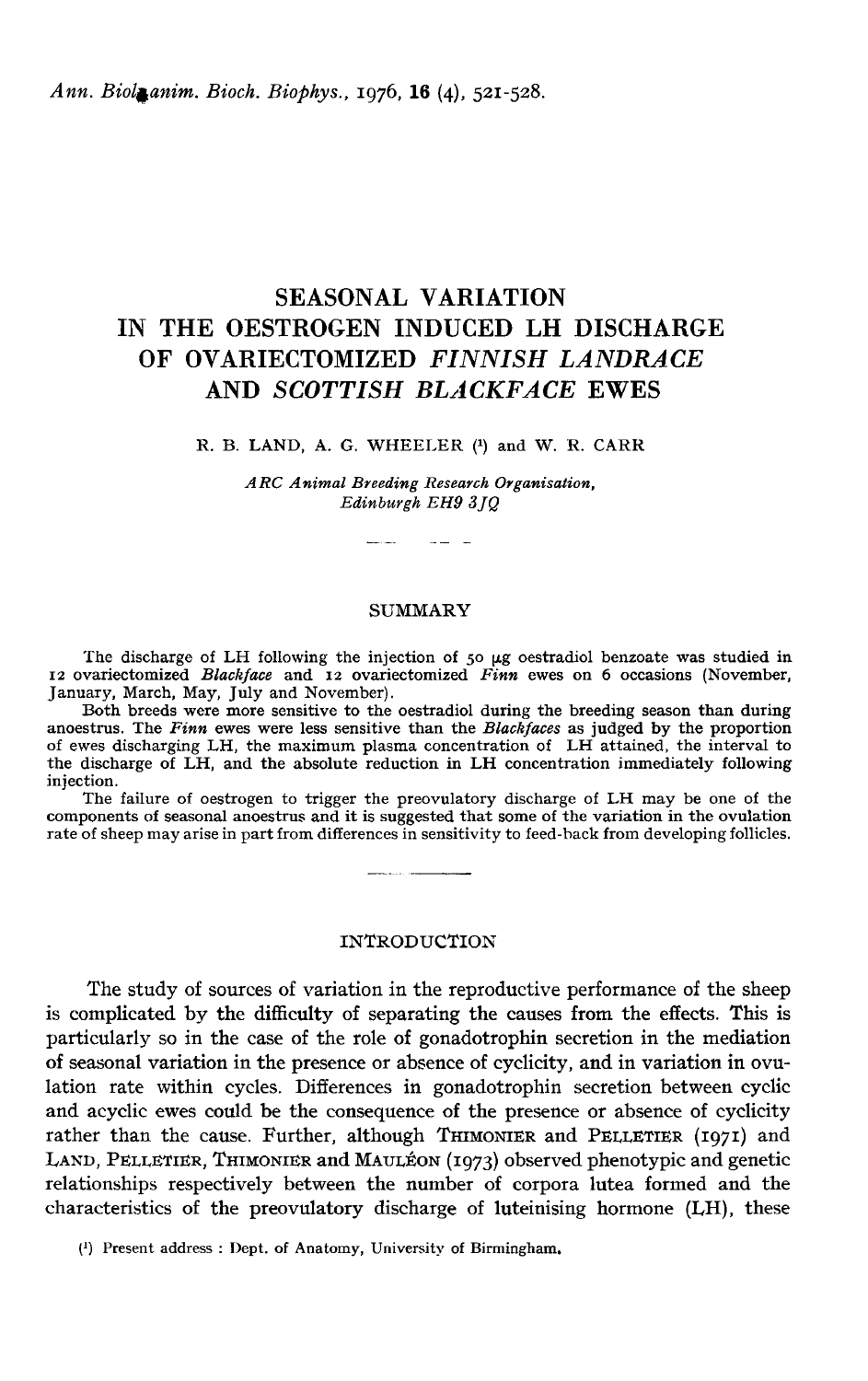relationships could have arisen from the development and ovulation of different numbers of follicles rather than be the expression of a basic difference in the characteristics of LH release which may be associated with the differences in ovulation rate.

In order to overcome these difficulties of interpretation, LH release was studied at different times of the year in ovariectomized females of the Scottish Blackface  $(Blacket$ ce), and the  $Finnish$   $Landrace$   $(Finn)$  breeds, where females naturally at different times of the year in ovariectomized females of the *Scottish Blackface*<br>(*Blackface*), and the *Finnish Landrace* (*Finn*) breeds, where females naturally<br>shed 1.3 and 2.9 eggs per cycle respectively (WHEELER to the difference in the number of follicles which normally develop and ovulate, the breeding season of the Blackfaces ends earlier than that of the Finns, so that although they both start at around the same time (October), they differ in duration (146 and 199 days) (WHEELER and LAND, 1973 ). In the absence of ovaries, variation in I,H release would be independent of cyclicity and of the number of follicles developing or corpora lutea present, and therefore a direct effect of environment or genotype.

## MATERIAL AND METHODS

Twelve ewes of each breed, which had been ovariectomized more than 12 months beforehand, were allocated to this experiment in summer 1972 , and maintained throughout at the Animal Breeding Research Organisation, Dryden Field Laboratory, Roslin, Midlothian.

LH was measured before and after the intramuscular injection of 50  $\mu$ g of oestradiol ben-Twelve ewes of each breed, which had been ovariectomized more than 12 months beforehand, were allocated to this experiment in summer 1972, and maintained throughout at the Animal Breeding Research Organisation, Dryden Fiel taken by puncture of the jugular vein using heparinised evacuated tubes at 10.00 and 21.30 hours on the day of injection, and subsequently at  $1\frac{1}{2}$  hour intervals until 17.00 hours on the day after injection. Oestrus was determined by the introduction of vasectomized rams immediately after the second and subsequent blood collections, and ewes standing for mating with either of two rams were recorded to be in oestrus. Ewes which had not shown oestrus by the time of the last bleeding were tested morning and afternoon for a further two days. The ewes were housed from two days before to two days after injection. by the introduction of vasectomized rams immediately<br>collections, and ewes standing for mating with either<br>trus. Ewes which had not shown oestrus by the time<br>and aftermoon for a further two days. The ewes were<br>ostaired in

Blood samples were immediately placed in iced water, centrifuged and frozen until assay. Plasma LH concentration was measured by double antibody radioimmunoassay (CARR and Plasma LH concentration was measure<br>LAND, 1975), and expressed in terms of

All ewes were injected at the end of LAND, 1975), and expressed in terms of NIH-LH-S17.<br>All ewes were injected at the end of September, 1972, and subsequently at the end of every<br>second month until November, 1973. They were all bled following injection in Nov All ewes were injected at the end of September, 1972, and subsequently at the end of every second month until November, 1973. They were all bled following injection in November, 1972, January, March, May, July and November cannual seasonal changes to be separated from any possible age or linear time changes.

Seasonal and breed variation was assessed in terms of the induction of a « preovulatory » LH discharge and the display of oestrus. The characteristics of the LH discharge were estimated by least squares analysis, when constants were fitted for the month when treatment took place, breed and individuals within breeds for each of the characters studied : a) initial plasma concentration, b) the reduction in concentration between that preceeding injection and the next collection, and  $c$ ) the maximum concentration reached after injection.

#### RESULTS

## $1. -$  The presence of a « preovulatory discharge »

The number of ewes in which the plasma concentration of I,H exceeded 20 ng/ml is given in table I for each of the two breeds. Taking this threshold of 20  $\frac{ng}{ml}$ of plasma as indicative of a positive response, all ewes responded to the injection of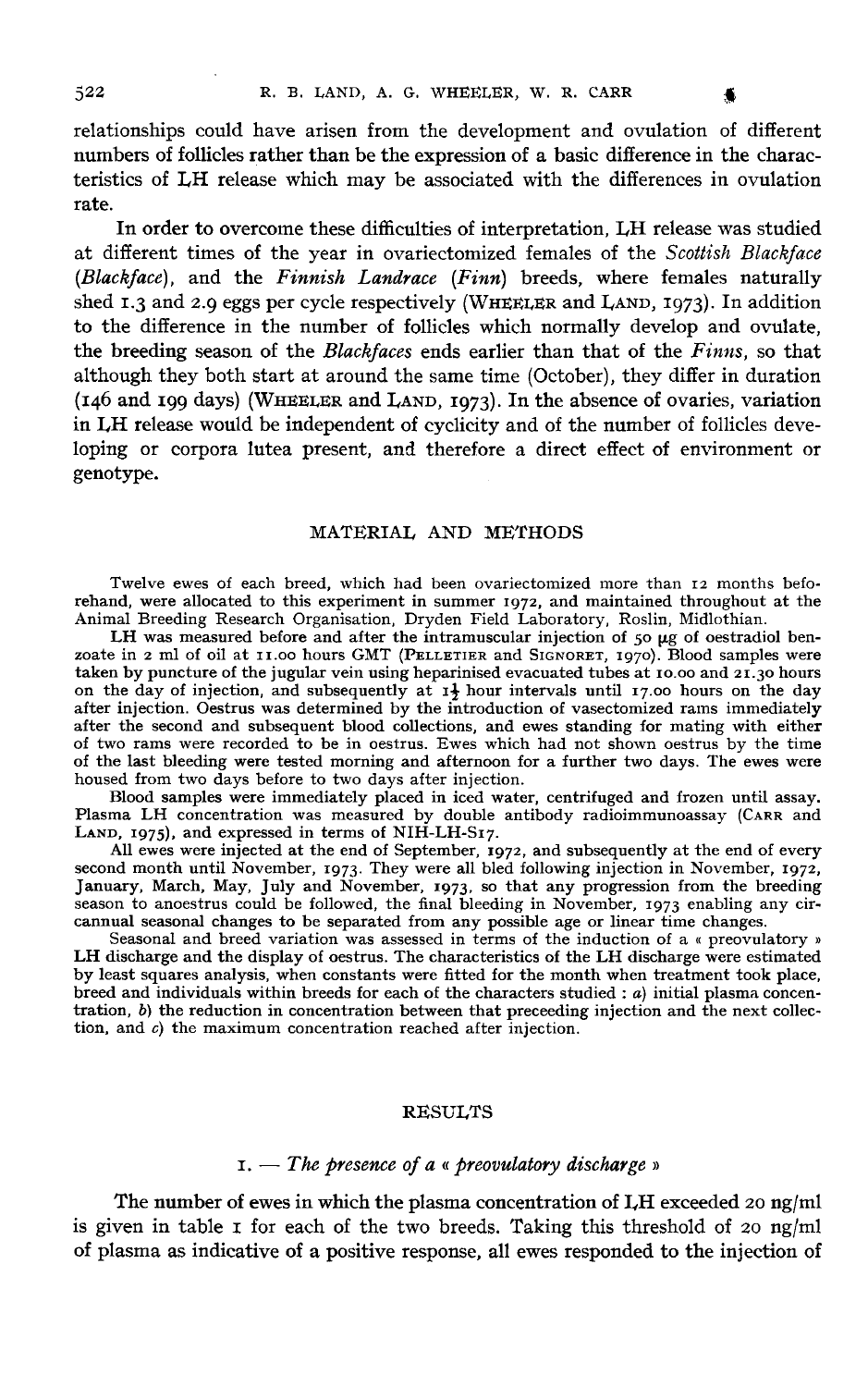oestrogen in November of both years. During May, however, the concentration of LH exceeded 20 ng/ml in only 4 of the Finn ewes, and 8 of the *Blackfaces*, indicating that the response was reduced, and that the response of the Blackfaces was greater than that of the Finns. The effects of the season are also shown by a reduction to <sup>10</sup> in the number of Finn ewes where the concentration exceeded 20 ng/ml in January, March and July.

#### TABLE I

The effect of season on the positive feedback of an injection of 50  $\mu$ g ODB on plasma LH levels in 12 Blackface (B) and 12 Finn (F) ovariectomized ewes

|                     |                                                                                                                                           |                |             |               |    |                 |                       |                                                                |         |                 | November                        |
|---------------------|-------------------------------------------------------------------------------------------------------------------------------------------|----------------|-------------|---------------|----|-----------------|-----------------------|----------------------------------------------------------------|---------|-----------------|---------------------------------|
| $\mathbf{B}$        | F                                                                                                                                         | в              | $\mathbf F$ | B             | F  | B               | F                     | в                                                              | F       | в               | F                               |
| 12                  | 12                                                                                                                                        | 12             | 10          |               |    |                 | $\frac{1}{2}$         | 12                                                             | 10      | 12              | -42<br>12                       |
|                     |                                                                                                                                           |                |             |               |    |                 |                       |                                                                |         |                 |                                 |
|                     | 6.2<br>50                                                                                                                                 | 9.6<br>94      | 7.2<br>53   | 94            | 44 | 96              | 34                    | 77                                                             | 46      | 108             | 9.2<br>51                       |
| tration of 20 ng/ml | N° of ewes exceeding a<br>$N^{\circ}$ showing oestrus<br>1 <sup>2</sup><br>a) before injection $\ldots$ 8.2<br>centration<br>$\sqrt{101}$ | November<br>12 | 12          | January<br>12 | 12 | March<br>$12 -$ | <b>10</b><br>$12 - 1$ | May<br>$-8$<br>$\mathbf{0}$<br>5.<br>$11.0$   8.5   10.3   9.3 | $+14.6$ | July<br>$\cdot$ | $12^{\circ}$<br>$10.7 \pm 11.2$ |

#### $2. - The characteristics of LH release$

a) The concentration before injection (i.e. at 10.00 hrs) is tabulated in table 1 for both breeds, and the fitted deviations from the overall mean in table 2. The Blackfaces exceeded the Finns (P < 0.001), and the differences between the months were statistically significant. The nature of any seasonal variation is not clear ; but the initial concentration increased from the middle of the first breeding season through to anoestrus.

b) The reduction in LH concentration from an overall mean of 9.65 to an overall mean of 5.24 ng/ml, was greater in the Blackfaces than the Finns when measured on a linear scale  $(P < 0.0I)$  but not when measured on a log scale. Although the absolute reduction was greater, the relative reduction was not, so that the concentration of plasma LH was only 0.9 ng/ml greater in the Blackfaces than the Finns after injection, whereas the mean difference was  $2.34 \text{ ng/ml}$  beforehand. As in the case of the initial concentration, the reduction differed from month to month  $(P < 0.001)$  and again, there is an indication that the reduction increased from the first breeding season through to anoestrus, indicating that the negative feed-back sensitivity to oestrogen was greater during anoestrus. The mean fitted reduction for the three sampling occasions during the breeding season (November, January and November) was 2.06 ng/ml less than the mean reduction for the three months of anoestrus (March, May and July). Compared to the overall mean reduction of  $4.4I$  ng/ml, this represents a seasonal change of approximately 50 p. 100 of the mean.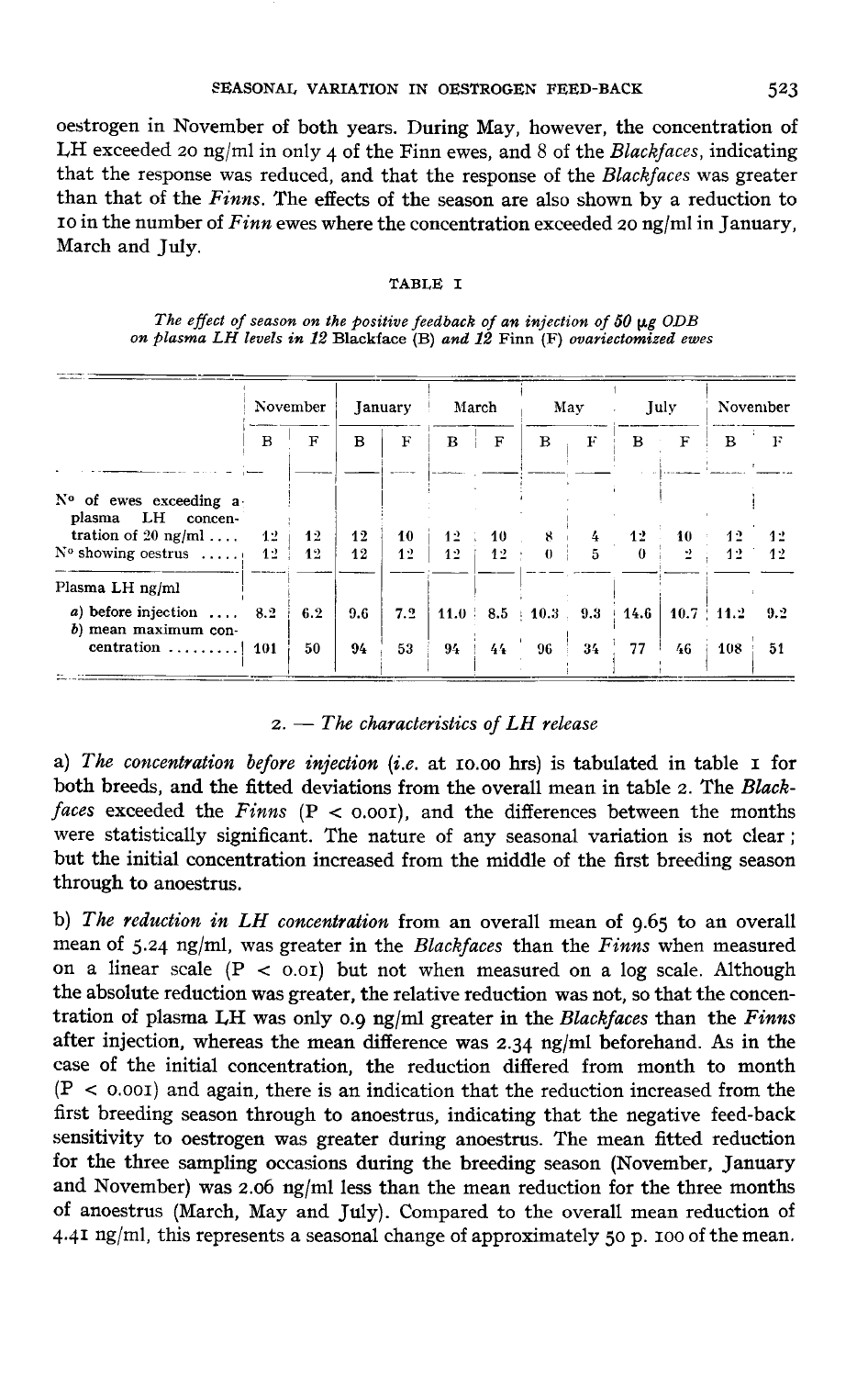$524$ 

c) The maximum concentration recorded was affected by both season and breed  $(P < 0.001)$ , without any interaction between the two sources of variation. The Blackfaces responded more to the injection of oestrogen indicating their greater sensitivity to oestrogen than the Finns (table 2). Both breeds were less sensitive during anoestrus.

#### TABLE 2

Plasma LH concentrations (ng/ml) of the Finn and Blackface ewes expressed as fitted linear deviations from the overall mean, together with the seasonal deviations for (a) initial concentration before injection, (b) the reduction in levels following injection, and (c) the maximum concentration observed.

|                                     | (a)     | (b)       | (c)     |
|-------------------------------------|---------|-----------|---------|
|                                     | Initial | Reduction | Maximum |
| Overall mean                        | 9.65    | 4.41      | 70.70   |
| Blackface                           | 1.17    | 0.72      | 24.3    |
| $F$ inn                             | $-1.17$ | $-0.72$   | $-24.3$ |
| November                            | $-2.48$ | $-2.28$   | 4.75    |
| $January \ldots \ldots \ldots$      | $-1.28$ | $-1.30$   | 3.02    |
| $March \ldots \ldots \ldots \ldots$ | 0.12    | $=0.27$   | $-1.60$ |
| $May \ldots \ldots \ldots \ldots$   | 0.11    | 0.41      | $-5.84$ |
| $July \dots \dots \dots \dots$      | 2.95    | 2.95      | $-9.33$ |
| November                            | 0.58    | 0.49      | 9.00    |

d) The interval between the injection of oestrogen and the release of  $LH$ . All animals of both breeds released I,H during the breeding season (November and January) as defined by plasma concentrations greater than 10 ng/ml. The crossing of this threshold was therefore used for the calculation of the time interval between the injection of oestrogen and the release of I,H, for it enabled all ewes to be included on all occasions. This was 14.1 hours in the Blackface ewes, compared to 15.2 for the Finns. The statistical comparison of these means indicated that the difference was significant, indicating a shorter time lag and again greater sensitivity of *Blackface* compared to *Finn* ewes. There was no significant effect of month within the breeding season (**F** for  $2 + 66$  d.f. = 0.5), or of an interaction between breed the breeding season (F for  $2 + 66$  d.f. = 0.5), or of an interaction between breed and month (F for  $2 + 66$  d.f. = 1.4).

# $3. - The$  display of oestrus

The number of ewes of both breeds showing oestrus in response to the single injection of 50  $\mu$ g oestradiol benzoate is given in table  $I$  for each occasion when the discharge of I,H was studied. The most striking effect of the season is the reduction in the summer of animals showing oestrus in May and July, followed by a return to the full response in November. This reduction was more marked in the Blackfaces, where none of the ewes showed oestrus in either month, compared to the Finns, where 5 and 2 were observed in oestrus in May and July respectively.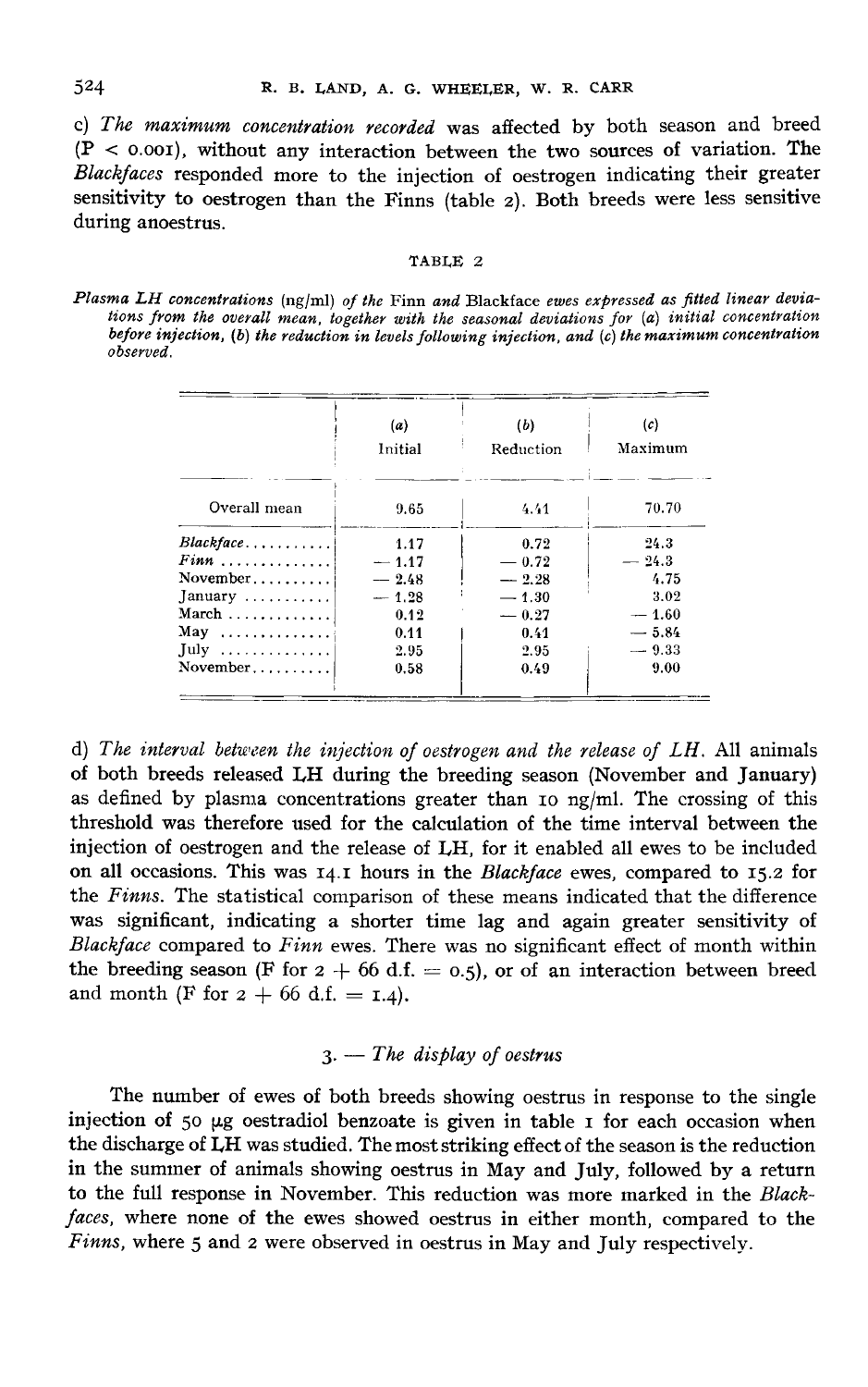The time from the injection of oestrogen to the onset of oestrus is given in table 3 For those months when all the ewes showed heat during the period of intensive blood<br>sampling *i.e.* the months of November, 1972, and January and November, 1973.<br>On these three occasions, the *Einn* ewes showed oetrus app On these three occasions, the  $F$ *inn* ewes showed oestrus approximately 3 hours before the Blackfaces. Furthermore in March, when some ewes did not show oestrus until after the period of bleeding, eleven  $Finn$  ewes showed oestrus during the sampling period compared to only seven *Blackfaces*. In terms of oestrus therefore, sampling period compared to only seven *Blackfaces*. In terms of oestris difference, the *Finns* are more sensitive to oestrogen than are the *Blackfaces*. When rams of both breeds were used for all tests after November, 1 for the ewes to stand to rams of their own breed before they would stand to those of the other.

#### TABLE 3

| Breed of ewe $(1)$          |        | Blackface(BF) | $F$ inn $(F)$ |       |  |
|-----------------------------|--------|---------------|---------------|-------|--|
| Breed of ram                | BF     | F             | BF            |       |  |
| November, $1972$            | $\sim$ | 20.93         |               | 16.75 |  |
| $January \dots \dots \dots$ | 18.00  | 18.13         | 15.12         | 15.37 |  |
| November, $1973$            | 20.87  | 21.00         | 19.37         | 17.25 |  |

The time (hrs) from the injection of oestrogen to the mean time of onset of oestrus for ewes of both breeds when all showed oestrus during the period of intensive bleeding

#### DISCUSSION

Two main conclusions can be drawn. Firstly, that ovariectomized ewes are less sensitive to the positive feed-back effects of oestrogen on the release of LH during the months of anoestrus than during the months of the breeding season. Secondly, ewes of the Blackface breed were more sensitive to oestrogen than those of the Finnish Landrace breed.

The observation of a progressive change in positive feed-back from season to season contrasted with the constant response observed by BECK and REEVES (1973) using intact ewes, but is compatible with the observation that the response of anoestrous intact ewes to the infusion of hypothalamic extracts is dependent upon the The observation of a progressive change in positive feed-back from season to<br>season contrasted with the constant response observed by BECK and REEVES (1973)<br>using intact ewes, but is compatible with the observation that th results may arise from differences in the breeds of sheep used, but the resumption stage of anoestrus (Domanski and Kochman, 1968). The differences between these<br>results may arise from differences in the breeds of sheep used, but the resumption<br>of cyclic ovarian activity in the sheep used by BECK and REE point out, have masked an increase in sensitivity at the end of anoestrus.

The role of this change in sensitivity to positive feed back in the determination of the normal breeding season is not certain, for the natural breeding season is depen-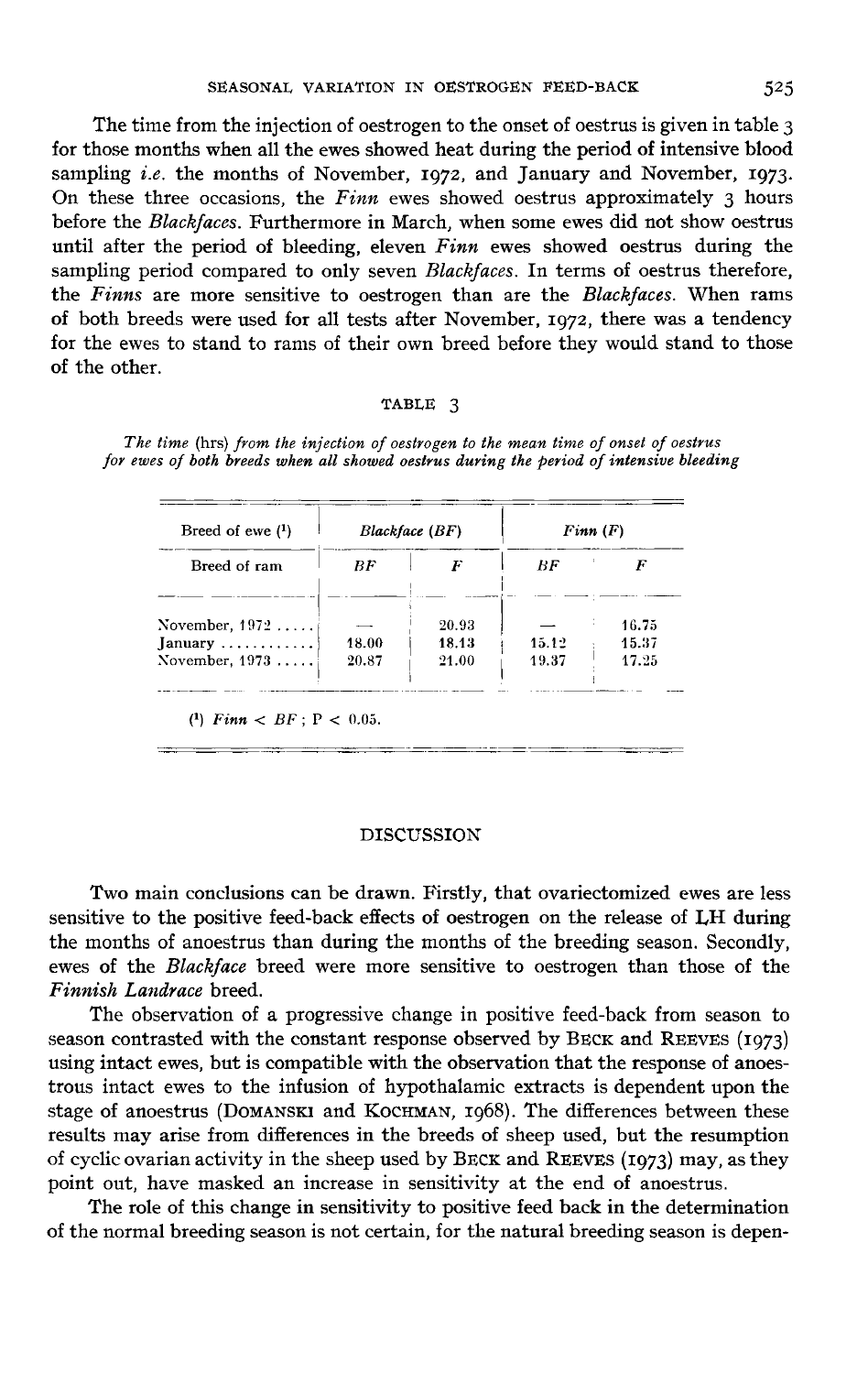dent upon the integration of hypothalamic, pituitary and ovarian activity, and the design of the experiment deliberately excluded variation in the latter. It was only by excluding endogenous oestrogen production that it was possible to study and detect the present variation. Clearly the change in sensitivity to oestrogen is not the sole determinant of the duration of the breeding season, for it was the same in both breeds, whereas the end of the normal breeding season differs. It is possible therefore that endogenous oestrogen production is lower in the Blackfaces, and declines more rapidly as the breeding season progresses. Indeed the greater production of oestrogen by Finn ewes was inferred from the experiments of LAND, in both b<br>therefore<br>declines r<br>tion of c<br>Thomson<br>The l THOMSON and BAIRD (1972).

The lower sensitivity of the  $F$ *inn* ewes was marked by a longer interval between the injection of oestrogen and the release of I,H, a lower maximum concentration observed in the plasma, and possibly also by a smaller reduction in the concentration of plasma I,H before the discharge. This may enable them to tolerate higher concentrations of plasma oestrogen before the release of gonadotrophin is reduced. Breed differences in follicular development and ovulation rate would therefore be compatible with similar LH concentrations during the oestrous cycle, LAND  $et$  al. (1973). Such an inverse relationship between female prolificacy and the sensitivity of ovariectomized females to the feed-back control of LH release corresponds to the observation in males that testicular hypertrophy following hemicastration was found to be inversely related to the ovulation rates of their female relaponds to the observation in males that testicular hypertrophy following hemicastration was found to be inversely related to the ovulation rates of their female relatives (LAND and CARR, 1975), when it was proposed that var to feed-back from the gonads may be one of the sources of variation in prolificacy, or even the key to such variation.

By contrast to the lower sensitivity of LH release, the Finn ewes were more sensitive to oestrogen as measured by the display of oestrus, this and the occurrence of preferential mating within these two breeds confirms the earlier results of I, and the search et al. (1972). The seasonal variation in the occurrence of oestrus, was compa-<br>LAND *et al.* (1972). The seasonal variation in the occurrence of oestrus, was compa-Example with earlier observations, e.g. RAE SIDE and McDoNALD, 1959. The males were more of preferential mating within these two breeds confirms the earlier results of LAND *et al.* (1972). The seasonal variation in the o observed to attempt to mount and in many cases to mount ewes which would not stand, so that even though male libido may have been reduced it was unlikely to be the cause of the observed seasonal variation. As in the case of the release of I,H therefore, greater ovarian activity would be required to induce oestrus during anoestrus than during the breeding season. The comparison of seasonal changes in the display of oestrus with that in the release of I,H indicates that the minimum LH response is in May, whereas the minimum display of oestrus was in July. This could contribute to the different order of events at the start and end of the breeding season.

The observation that the interval between oestrogen stimulation and the display of oestrus is shorter in the Finn than the Blackface ewes, but that the interval to the discharge of LH is greater in the  $F$ *inn* ewes suggests that both components may have contributed to the longer interval between onset of oestrus and the release<br>of LH in the highly prolific Romanov and Romanov cross ewes (LAND et al., 1973).<br>We would away that the present quantitative physiologica

We would suggest that the present quantitative physiological study of genetic differences between breeds of sheep with differing natural ovulation rates indicates that one of the variables which determine the ovulation rate of sheep is the sensitivity of the hypothalamo-hypophyseal axis to ovarian steroids ; and further, that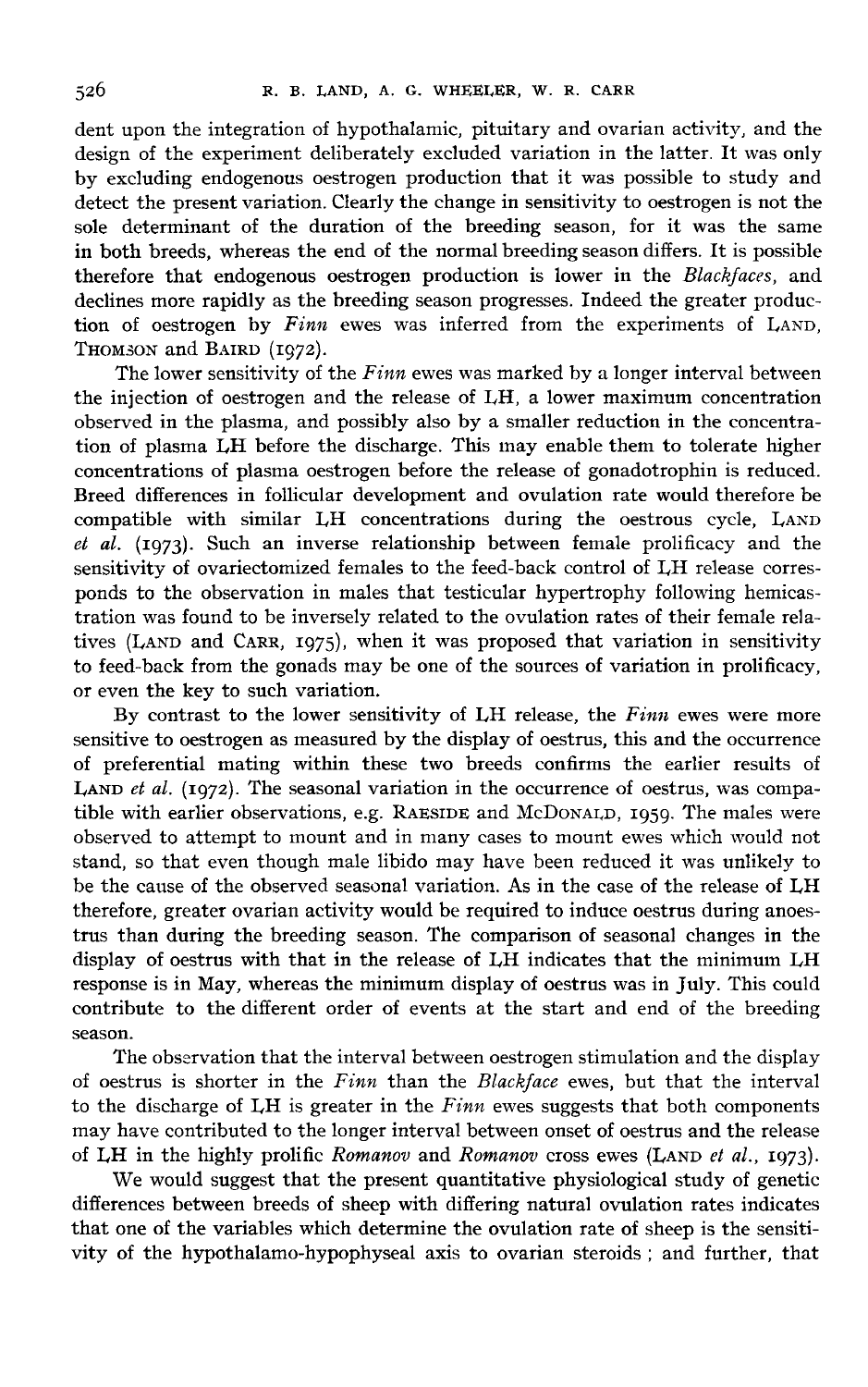one of the physiological components of acyclicity during seasonal anoestrus is the failure of the positive feed-back loop between follicular oestrogen and the ovulatory discharge of LH.

Reçu pour publication en novembre 1975.

#### ACKNOWLEDGEMENTS

We wish to the West Consumer the equine (antibovies) We wish to thank Miss M. FORDYCE, Mrs. K. RAFFERTY and Messrs. G. *H*<br>hank Miss M<br>W. Davipson<br>ine LH) antise CKNOWLEDGEMENTS<br>
FORDYCE, Mrs. K. RAFFERTY and Messrs. G. BAXTER,<br>
for technical, and Mr. D. I. SALES for statistical assistance. The equine (antibovine LH) antiserum used was kindly supplied by Dr R. B. Sxook and the hormone preparation used as standard by NIAMD, Bethesda, Md, U. S. A., A. G. WHEELER is gragrateful to the A.R.C. for a postgraduate studentship.

# RÉSUMÉ

# VARIATIONS SAISONNIÈRES DE LA DÉCHARGE DE I,H INDUITE PAR LES ŒSTROGENES CHEZ DES BREBIS CASTRÉES RESUME<br>ISONNIÈRES DE LA DÉCHARGE D<br>CESTROGÈNES CHEZ DES BREBIS<br>DE RACES FINNOISE ET BLACKFACE

La décharge de LH induite par l'injection de 50 µg de benzoate d'œstradiol a été étudiée 6 fois dans l'année (novembre, janvier, mars, mai, juillet et novembre) chez 12 brebis Blackface et 12 brebis Finnoises castrées.

Les brebis des deux races sont plus sensibles à l'oestradiol pendant la saison sexuelle que pendant l'ancestrus. Mais les brebis *Finnoises* sont moins sensibles que les Blackface, quel que soit le critère considéré : proportion de brebis présentant une décharge de LH, concentration maximale de LH observée, intervalle entre l'injection d'oestradiol et la décharge de LH et diminution absolue de la concentration de LH dans le plasma immédiatement après l'injection d'oestradiol.

Une des composantes de l'anoestrus saisonnier doit être l'incapacité des cetrogènes à induire une décharge de LH. La variation dans le taux d'ovulation chez la Brebis pourrait provenir de différences de sensibilité du système hypothalamo-hypophysaire à la rétroaction exercée par l'oestradiol sécrété par les follicules en croissance.

#### REFERENCES

REFERENCES<br>
dosages of 17 B-estradiol at three stages of the anocstrous season. *J. anim. Sci.*, **36**, 566-570.<br>
CARR W. R., LAND R. B., 1973. Plasma luteinizing hormone (LH) in ewes treated with various<br>
caRR W. R., LAND

CARR W. R., LAND R. B., 1975. Plasma luteinizing hormone levels and testis diameters of ram lambs of different breeds. *J. Reprod. Fert.*, 42, 325-333.<br>DOMANSKI E., KOCHMAN K., 1968. Induction of ovulation in sheep by int differences in the incidence of oestrus, ovulation and plasma luteinizing hormone concentration in the sheep. J. Endocr., 58, 305-317. DOMANSKI E., KOCHMAN K., 1968. Induction of ovulation in sheep by intraadenohypophyseal infu<br>sion of hypothalmic extracts. *J. Endocr.*, 42, 383-389.<br>LAND R. B., PELLETIER J., THOMPIER J., MAULÉON P., 1973. A quantitative

Landrace and Scottish Blackface ewes following progesterone and oestrogen treatment. J. Reprod.<br>Fert., **30**, 39-44.<br>LAND R. B., CARR W. R., 1975. Testis growth and plasma LH concentration following hemicastra-<br>tion and its Fert., 30, 39-44. LAND R. B., THOMPSON R., BAIRD D. T., 1972. The duration of oestrus in ovariectomized Finnish Landrace and Scottish Blackface ewes following progesterone and oestrogen treatment. *J. Reprod.* Fert., **30**, 39-44.<br>Fert., **30**